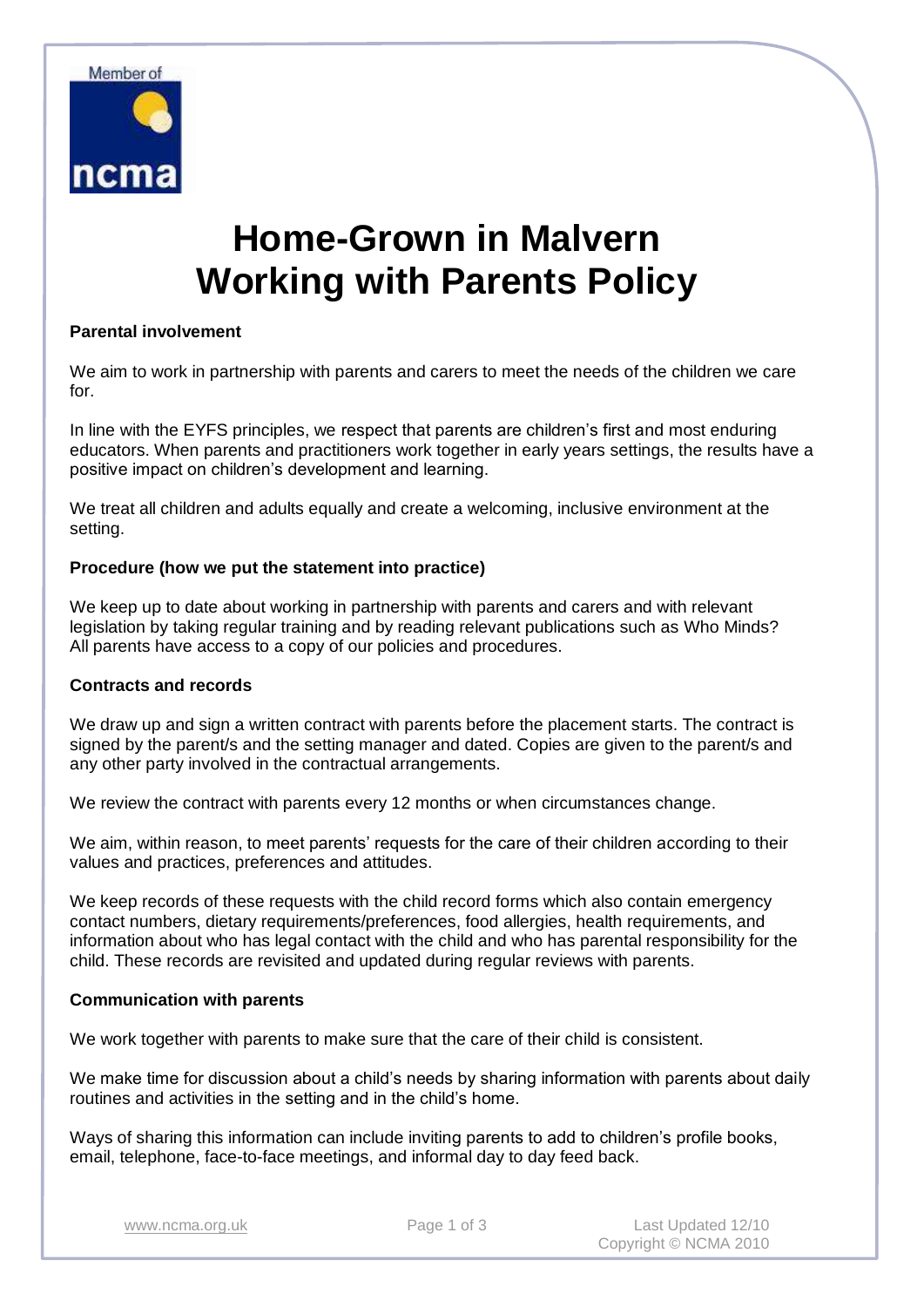

We will discuss any changes in our or the child's home circumstances which may impact on the child's development or our ability to care for a child.

We offer regular, termly, review meetings with parents to discuss their child's care.

We welcome parents' feed back on our service. Please refer to our Complaints Policy on our procedures for managing negative feedback.

We display our Ofsted registration certificate and the Ofsted poster for parents which introduces Ofsted's childcare responsibilities and gives Ofsted contact details.

## **Ofsted inspections**

We will notify all parents in advance when We am to be inspected by Ofsted in England or the Care and Social Services Inspectorate Wales (CSSIW) in Wales so that parents can contribute their views to the inspector.

We will supply parents with a copy of the Ofsted or CSSIW report within five working days of receiving the report.

All significant incidents are recorded in an incident book and will be shared and discussed with parents so that we can work together to resolve any issues.